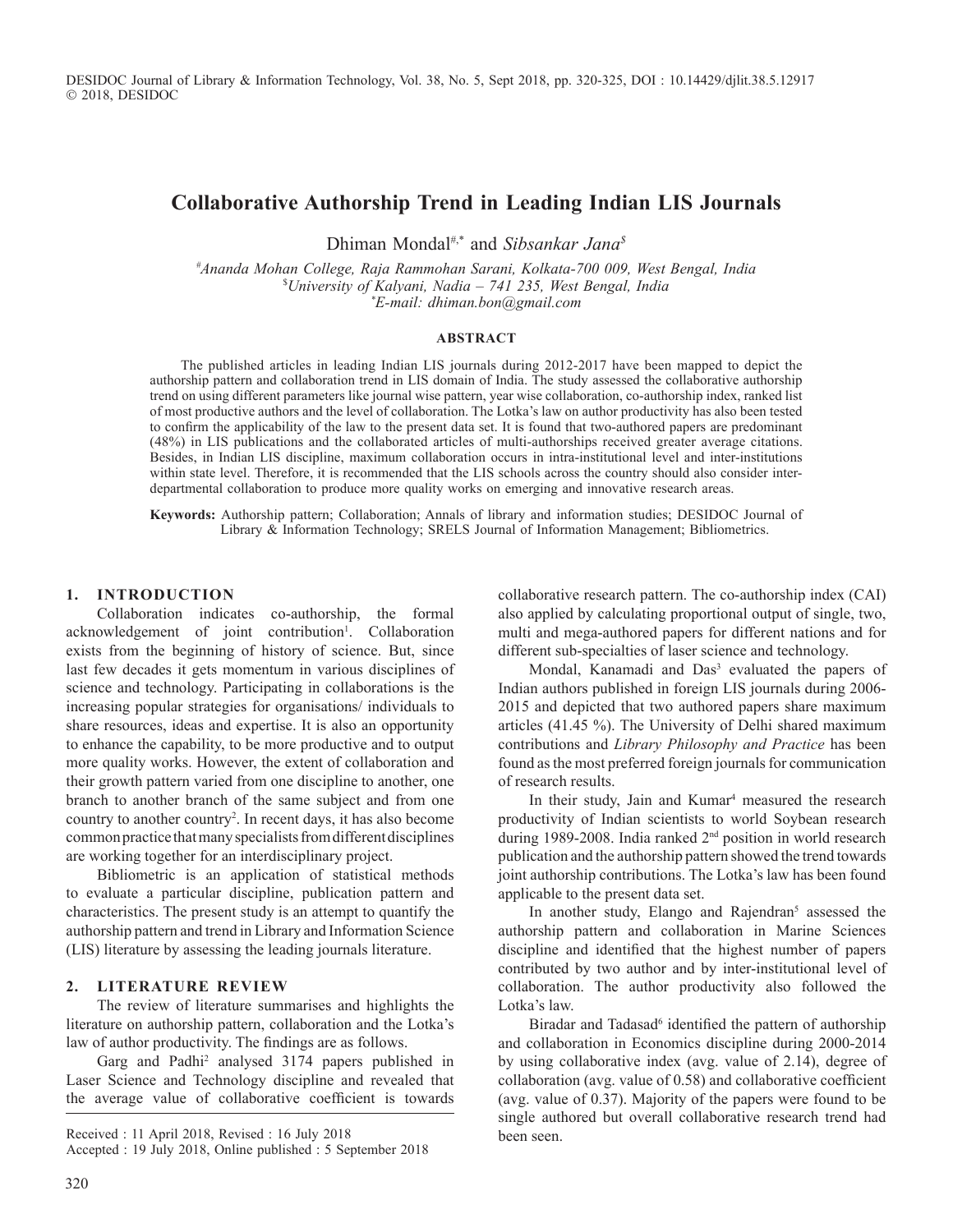Suresh Kumar<sup>7</sup> examined LIS publications and Naqvi and Fatima<sup>8</sup> analysed international business literature to study the applicability of Lotka's law to author productivity. Further, Kolmogorov –Smirnov goodness of fit test (K-S Test) and Chi square test also tested to compare and confirm the dataset. In both the cases, Lotka's law confirmed the author productivity distribution.

Aswathy and Gopikuttan<sup>9</sup> assessed the author productivity in the publication of three University in Kerala during 2005- 2009 and Pillai Sudhier<sup>10</sup> evaluated the authorship distribution in physics literature. In both the study, Lotka's inverse square law has been applied using Pao's method and the data set was tested by K-S goodness-of-fit-test. But, the Lotka' generalised law is not applicable to these study.

## **3. Objectives**

The study assesses the trend and impact of collaboration pattern in Indian LIS discipline. The main objectives are to:

- Illustrate the journal wise authorship trend and collaboration pattern
- Find out year wise collaboration trend
- Depict co-authorship index by year
- Reveal most productive authors
- Test the applicability of the Lotka's law on author productivity distribution and
- Examine the level of collaboration between authors.

## **4. Scope and methodology**

The present bibliometric study is restricted to research 'article' publications of three leading Indian LIS journals<sup>11</sup> titled '*Annals of Library and Information Studies*' (ALIS), '*DESIDOC Journal of Library & Information Technology'* (DJLIT) and '*SRELS Journal of Information Management'* (SRELS) during 2012-2017. These promising journals have long traditional history of scholarly publications in Indian LIS discipline and have completed the volumes of 64, 37 and 54 respectively in the year 2017.

Total 900 article published in 96 issue of these journals have been taken into consideration for the study and retrieved

from the archive of the respective journals website $12,13,14$ . Then the bibliographical details have been collected and saved to MS-Excel file. The data are then analysed and presented in tabular and graphical format for interpretation. Further, the Google Scholar online database (*www.scholar.google.co.in*) has also been consulted during February, 2018 to get the citation data of the articles.

## **5. Data analysis and interpretation**

The authors analysed and interpreted the bibliographical details of select articles in the following sections on the basis of different parameters.

## **5.1 Journal wise Distribution of Authorship Pattern**

Table 1 illustrates the journal wise distribution of authorship trend and its citation impact. During the study period, the three Indian LIS journals publish total 900 articles which cited 1962 time at an average citation of 2.18. Out of total articles, maximum 432 articles (48 %) are written by twoauthored, followed by 304 single-authored articles (33.77 %) and 126 three-authored article (14 %). Only 13 articles (1.44 %) are written by five or more author. Further, the 346 DJLIT articles received maximum average citation of 3.254 whereas the SRELS articles i.e. 353 received minimum average citation of 0.835. Further, it is also seen that the collaborated articles of two, three and four authorship attract more average citations than single authored articles as shown in Fig. 1.



|                         | <b>Authorship Pattern</b> |                    |                   |                  |                  |                  |                 | <b>Times</b>      | Avg. citation |  |
|-------------------------|---------------------------|--------------------|-------------------|------------------|------------------|------------------|-----------------|-------------------|---------------|--|
| <b>Journals</b>         | Single                    | Two                | <b>Three</b>      | Four             | <b>Five</b>      | <b>Six</b>       | <b>Articles</b> | <b>Cited</b>      | per paper     |  |
| <b>ALIS</b>             | 70<br>$(34.82\%)$         | 95<br>$(47.26\%)$  | 27<br>$(13.43\%)$ | 05<br>$(2.48\%)$ | 03<br>$(1.49\%)$ | 01<br>$(0.50\%)$ | 201             | 541               | 2.691         |  |
| <b>DJLIT</b>            | 115<br>(33.23%)           | 165<br>$(47.69\%)$ | 49<br>$(14.16\%)$ | 12<br>$(3.47\%)$ | 05<br>$(1.44\%)$ | 0 <sup>0</sup>   | 346             | 1126              | 3.254         |  |
| <b>SRELS</b>            | 119<br>$(33.71\%)$        | 172<br>$(48.72\%)$ | 50<br>$(14.16\%)$ | 08<br>$(2.26\%)$ | 04<br>$(1.13\%)$ | 00               | 353             | 295               | 0.835         |  |
| $Total =$               | 304                       | 432                | 126               | 25               | 12               | 01               | 900             | 1962              | 2.18          |  |
| Percentage              | 33.77%                    | 48%                | 14%               | 2.77%            | 1.33%            | $0.11\%$         | 100%            | --                | $- -$         |  |
| <b>Times Cited</b>      | 631                       | 949                | 312               | 56               | 14               | 0 <sub>0</sub>   | 1962            | $\qquad \qquad -$ | $- -$         |  |
| Avg. citation per paper | 2.075                     | 2.196              | 2.476             | 2.24             | 1.166            | 0 <sub>0</sub>   | 2.18            | --                | $- -$         |  |

**Table 1. Journal wise distribution of authorship trend and citation impact**

*Citation source: Google Scholar as on Feb., 2018*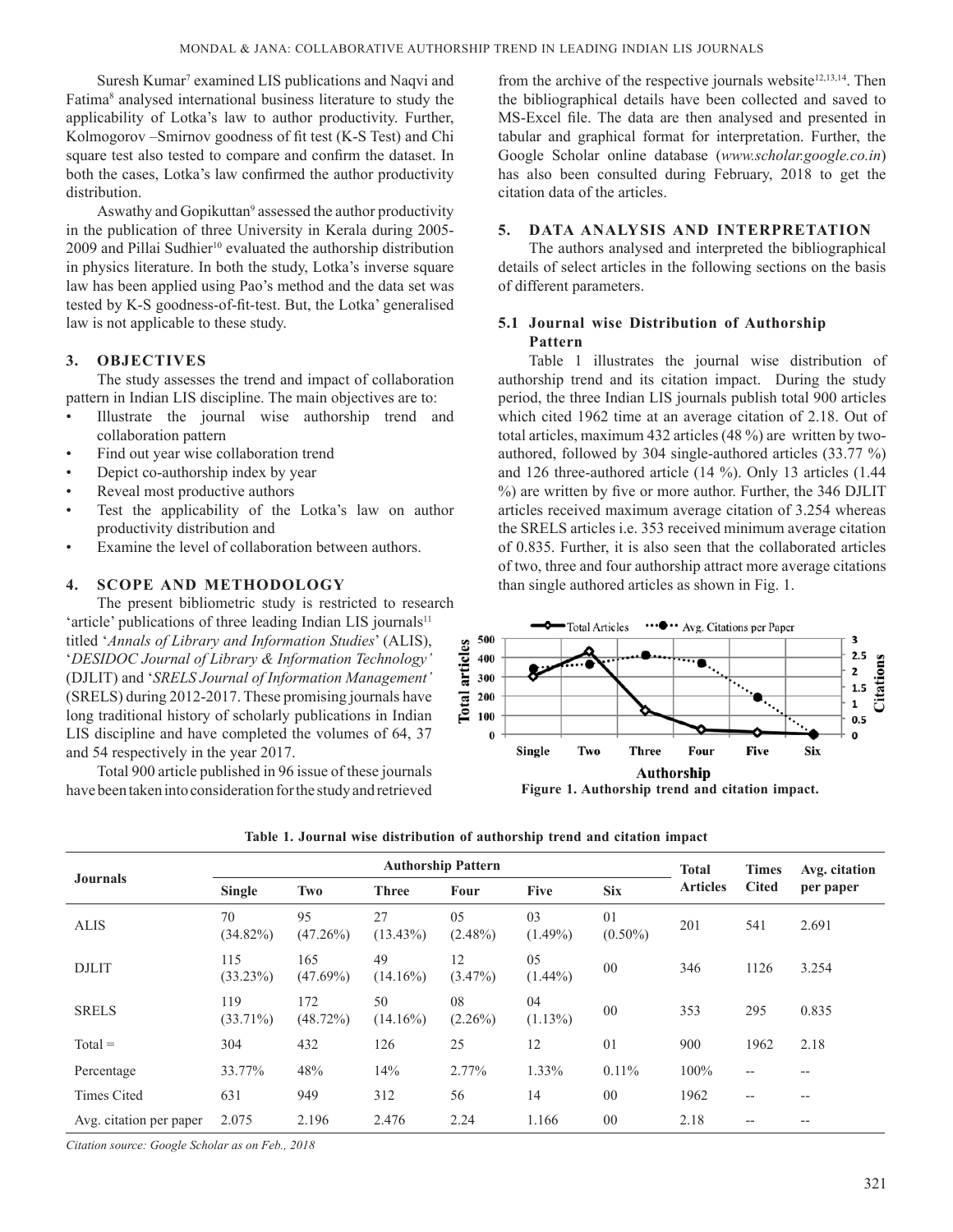### **5.2 Journal wise Distribution of Collaboration Trend**

Table 2 reveals the journal wise distribution of collaboration trend. For this purpose, the authors test the Collaborative Index (CI) by *Lawani*<sup>15</sup> and the collaborative coefficient (CC) by *Ajiferuke*<sup>15</sup>*, et al*. The average Collaborative Index (CI) and the Collaborative Coefficient (CC) for total 900 article is 1.902 and 0.366 respectively which indicates the dominance of collaborative authorship in LIS publications. Out of three LIS journals, maximum collaboration trend has been seen in the publications of DJLIT journal followed by ALIS and SRELS.

The mathematical formula for calculation of collaboration tools are mentioned as follows15.

Collaborative Index (CI) = 
$$
\frac{\sum_{j=1}^{k} f_j}{N}
$$

where  $j =$  the number of author(s),  $f_j =$  the number of j-authored research papers published in a discipline during a certain period of time, *N=* the total number of research papers published in a discipline during a certain period of time and *K=* the greatest number of collaborated authors per paper in a discipline.

plane.  
The Collaborative Coefficient (CC) =1-
$$
\frac{\sum_{j=1}^{k} \left(\frac{1}{j}\right) f_j}{N}
$$

where  $j =$  Authorship,  $f_j =$  Number of  $j$  - authored research papers, *N=* the total number of research papers and *K=* the greatest number of authors per paper.

#### **5.3 Year wise Distribution of Collaboration Trend**

Table 3 depicts the year wise collaboration trend of LIS articles. During the study period, the CI varies from 1.839 to

|                 |               |     | Authorship | <b>Total</b> |             |                 |                 |       |       |
|-----------------|---------------|-----|------------|--------------|-------------|-----------------|-----------------|-------|-------|
| <b>Journals</b> | <b>Single</b> | Two | Three Four |              | <b>Five</b> | <b>Six</b>      | <b>Articles</b> | CI    | cc    |
| <b>ALIS</b>     | 70            | 95  | 27         | 05           | 03          | 01              | 201             | 1.900 | 0.360 |
| <b>DJLIT</b>    | 115           | 165 | 49         | 12           | 05          | 00              | 346             | 1.922 | 0.370 |
| <b>SRELS</b>    | 119           | 172 | 50         | 08           | 04          | 00 <sup>2</sup> | 353             | 1.884 | 0.364 |
| Total           | 304           | 432 | 126        | 25           | 12          | 01              | 900             | 1.902 | 0.366 |

**Table 2. Journal wise collaboration trend**

*CI= Collaborative Index; CC= Collaborative Coefficient*

**Table 3. Year wise collaboration trend**

|       |        |     | Authorship   | Total |                |            |                 |       |          |  |
|-------|--------|-----|--------------|-------|----------------|------------|-----------------|-------|----------|--|
| Year  | Single | Two | <b>Three</b> | Four  | <b>Five</b>    | <b>Six</b> | <b>Articles</b> | CI    | $\bf CC$ |  |
| 2012  | 57     | 73  | 24           |       | 3              | $- -$      | 158             | 1.860 | 0.352    |  |
| 2013  | 62     | 78  | 24           | 2     |                |            | 168             | 1.839 | 0.346    |  |
| 2014  | 39     | 71  | 22           | 7     | $\overline{c}$ | $-$        | 141             | 2.021 | 0.404    |  |
| 2015  | 55     | 71  | 20           | 3     | $\overline{2}$ | $- -$      | 151             | 1.847 | 0.349    |  |
| 2016  | 49     | 66  | 18           | 9     | 3              | $-$        | 145             | 1.972 | 0.373    |  |
| 2017  | 42     | 73  | 18           | 3     |                | $- -$      | 137             | 1.890 | 0.376    |  |
| Total | 304    | 432 | 126          | 25    | 12             | 01         | 900             | 1.902 | 0.366    |  |
|       |        |     |              |       |                |            |                 |       |          |  |

CI= Collaborative Index; CC= Collaborative Coefficient.

2.021 and the CC also varies from 0.346 to 0.404. In both the cases, the maximum collaboration trend has been seen in the year 2014 whereas the minimum in the year 2013. However, slightly fluctuating trend has been observed in the collaboration trend of Indian LIS publications by years.

### **5.4 Co-Authorship Index**

The co-authorship index (CAI) can be measured by calculating proportional output of single, two, multi and mega-authored papers for different nations. The following mathematical formula of Garg and Padhi2 has been used to determine the co-authorship pattern.

 $CAI = \{(N_{ij} / N_{io}) / (N_{oj} / N_{oo})\} \times 100$ 

 $N_{ij}$ : number of papers having j authors in block i

 $N_{in}$ : Total output of block i

 $N_{oi}$ : number of papers having j authors for all blocks

 $N_{oo}$ : total number of papers for all authors and all blocks  $j = 1, 2, 3, 4, \ge 5$ .

 $CAI = 100$  implies that co-authorship in a particular block for a particular type of authorship corresponds to the world average,  $CAI > 100$  reflects higher than average coauthorship effort and CAI < 100 indicates lower than average co-authorship effort in a particular block for a particular type of authorship.

Table 4 illustrates the co-authorship index. It is observed that a decreasing trend has been seen in the value of CAI for single, three and four authored papers. Conversely, an increasing trend has been seen in two authored articles from 96.2 to 111 during the study period. This indicates that two-authored papers are increasing year by year in Indian LIS publications.

#### **5.5 Most Productive Authors**

Table 5 lists the most productive authors who have published minimum 09 or more articles in three leading Indian LIS journals. *B. M. Gupta* of *CSIR-NISTADS* published maximum number of 25 articles followed by *B K Sen, DST, GoI* with 21 article and *Ritu Gupta* of *Shri Venkateswar University* with 18 articles.

## **5.6 Application of Lotka's Law on Author Productivity**

Table 6 shows the distribution of articles according to the observed authors and the expected authors. According to Lotka's law, number of article (X) produced is inversely proportional to number of authors (Y) producing them<sup>8</sup>. The authors have followed the Sen's method<sup>16</sup> to examine the applicability of the Lotka's law to the present data set of author productivity distribution.The simplest equation of Lotka's law is:

$$
X^n \cdot Y = C \tag{1}
$$

where *X* stands for number of contributed articles; *Y* stands for the number of authors; *n*  and *C* are constants.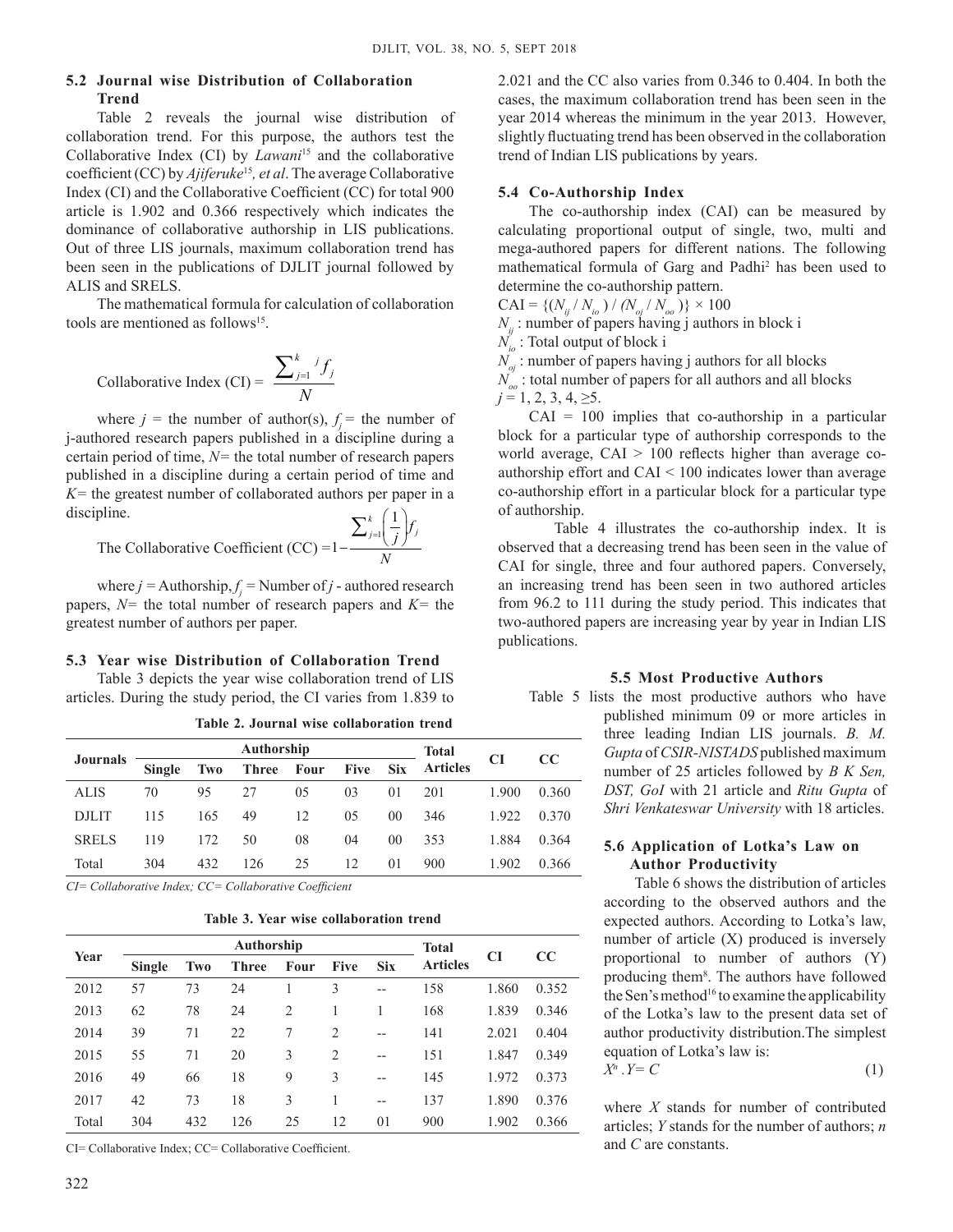| Year  | Authorship    |            |               |            |              |            |                |            |                |            | <b>Total</b>    |
|-------|---------------|------------|---------------|------------|--------------|------------|----------------|------------|----------------|------------|-----------------|
|       | <b>Single</b> | <b>CAI</b> | <b>Double</b> | <b>CAI</b> | <b>Three</b> | <b>CAI</b> | Four           | <b>CAI</b> | Five or more   | <b>CAI</b> | <b>Articles</b> |
| 2012  | 57            | 106.8      | 73            | 96.2       | 24           | 108.5      | 01             | 22.8       | 03             | 131.4      | 158             |
| 2013  | 62            | 109.2      | 78            | 96.7       | 24           | 102        | $\overline{2}$ | 43         | $\overline{2}$ | 82.4       | 168             |
| 2014  | 39            | 82         | 71            | 105        | 22           | 111.4      |                | 178.7      | 2              | 98.2       | 141             |
| 2015  | 55            | 107.8      | 71            | 98         | 20           | 94.6       | 3              | 71.5       | $\overline{2}$ | 91.7       | 151             |
| 2016  | 49            | 100        | 66            | 95         | 18           | 88.7       | 9              | 223.4      | 3              | 143.2      | 145             |
| 2017  | 42            | 90.7       | 73            | 111        | 18           | 94         | 3              | 79         |                | 50.5       | 137             |
| Total | 304           | 100        | 432           | 100        | 126          | 100        | 25             | 100        | 13             | 100        | 900             |

**Table 4. Co-authorship index**

#### **Table 5. Most productive authors (2012-2017)**

| Rank | <b>Authors</b>       | <b>Affiliating Institute</b> | <b>State</b>   | <b>Single Authored</b> | <b>First Authored</b> | <b>Total articles</b> |
|------|----------------------|------------------------------|----------------|------------------------|-----------------------|-----------------------|
|      | B. M. Gupta          | <b>CSIR-NISTADS</b>          | New Delhi      |                        |                       | 25                    |
|      | B K Sen              | DST, GoI.                    | New Delhi      |                        | $- -$                 | 21                    |
|      | Ritu Gupta           | Shri Venkateswar University  | Andhra Pradesh | $-$                    |                       | 18                    |
| 4    | K C Garg             | CSIR-NISTADS                 | New Delhi      | $- -$                  |                       | 16                    |
|      | Bidvarthi Dutta      | Vidyasagar University        | West Bengal    |                        |                       | 12                    |
| 6    | K. G. Pillai Sudhier | University of Kerala         | Kerala         |                        |                       | 11                    |
|      | Partha Pratim Ray    | Visva-Bharati                | West Bengal    |                        |                       | 10                    |
| 8    | Shri Ram             | Thapar University            | Punjab         | 4                      |                       | 09                    |

**Table 6. Distribution of number of articles according to observed authors and expected authors**

| No of<br>contributions<br>(x) | Observed no<br>of authors<br>(y) | Percentage<br>of observed<br>authors in | <b>Expected no</b><br>of authors<br>$(n=2.654)$ | Percentage<br>of expected<br>authors |
|-------------------------------|----------------------------------|-----------------------------------------|-------------------------------------------------|--------------------------------------|
| $\mathbf{1}$                  | 895                              | 78.23                                   | 895                                             | 77.9                                 |
| 2                             | 142                              | 12.41                                   | 142                                             | 12.36                                |
| 3                             | 49                               | 4.28                                    | 48                                              | 4.17                                 |
| 4                             | 16                               | 1.4                                     | 23                                              | $\overline{2}$                       |
| 5                             | 19                               | 1.66                                    | 12                                              | 1.04                                 |
| 6                             | 5                                | 0.44                                    | 8                                               | 0.7                                  |
| 7                             | $\overline{4}$                   | 0.35                                    | 5                                               | 0.43                                 |
| 8                             | 6                                | 0.52                                    | $\overline{4}$                                  | 0.35                                 |
| 9                             | 1                                | 0.08                                    | 3                                               | 0.26                                 |
| 10                            | 1                                | 0.08                                    | $\overline{2}$                                  | 0.17                                 |
| 11                            | 1                                | 0.08                                    | $\overline{2}$                                  | 0.17                                 |
| 12                            | 1                                | 0.08                                    | $\mathbf{1}$                                    | 0.08                                 |
| 16                            | 1                                | 0.08                                    | 1                                               | 0.08                                 |
| 18                            | 1                                | 0.08                                    | 1                                               | 0.08                                 |
| 21                            | 1                                | 0.08                                    | 1                                               | 0.08                                 |
| 25                            | 1                                | 0.08                                    | 1                                               | 0.08                                 |
|                               | 1144                             | 100                                     | 1149                                            | 100                                  |

Now, putting the value of first row (i.e. *X*= 1; *Y*= 895) in Equation 1, the following can be found.

 $1^n$ . 895 = *C* [ $1^n = 1$ ]

 $C = 895$ .

Now, putting the value of second row (i.e. *X*=2; *Y*=142; *C*=895) in Eqn. 1, the following can be found. 2n. 142= 895

|           | • $2n = 895/142$            |
|-----------|-----------------------------|
| $\bullet$ | <i>n</i> $log 2 = log 6.30$ |
|           | • $n(0.301)=0.799$          |
|           | • $n = 0.799/ 0.301$        |
| $\bullet$ | $n = 2.654$                 |

Using the value of  $C=895$  and  $n=2.654$  in the Eqn. 1, the expected values are calculated and presented in the Table 7.

In the present study, total 1144 author contribute 900 article in three Indian LIS publications during the period of 2012 to 2017. There are 895 authors (78.23 %) contributing one article, 142 author (12.41  $\%$ ) contributing two article, 49 author (4.28 %) contributing three articles and so on. To calculate the value of n, data from observed authors is used and is found to be 2.654 i.e.,  $n=2.654$ . It is clear from Table 6 that the observed and expected authors are nearly same. Pao recommended<sup>10</sup> to use the Kolmogorov-Smirnov (K-S) goodness-of-fit test for confirmation of the applicability of Lotka's law in the present data set.

### *5.6.1 The Kolmogorov-Smirnov (K-S) One Sample Test*

 The Kolmogorov-Smirnov (K-S) goodness-of-fit test was used to confirm the applicability of the Lotka's law to the observed values. The maximum deviation  $(D_{\text{max}})$  is calculated by using *n*=2.654 in expected number of authors and it is found that the value of *D* is 0.0051.

At 5 % significance level, the critical value can be computed using following equation:

Critical Value = 
$$
1.36 / \sqrt{1144} = 0.040
$$
.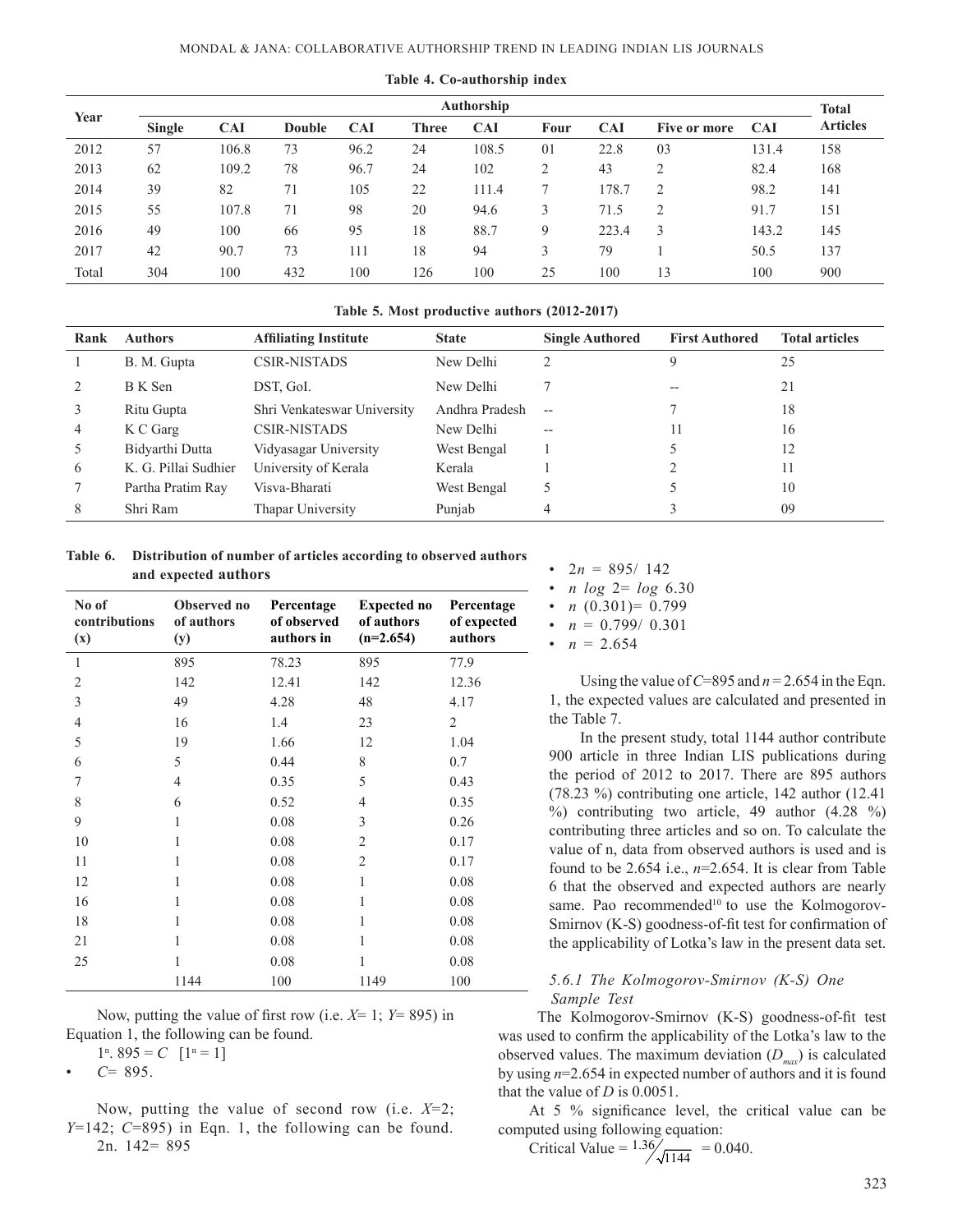| No of<br>contributions<br>(x) | <b>Observed</b><br>no of<br>authors<br>(y) | Cumulative<br>frequency of<br>observed authors | <b>Relative frequency</b><br>of observed<br>authors Fo | <b>Expected no</b><br>of authors<br>$(n=2.654)$ | Cumulative<br>frequency<br>of expected<br>authors | Relative<br>frequency<br>of expected<br>authors Fe | <b>Deviation</b><br>$\mathbf{D}_{\text{max}}$ =   Fe-Fo |
|-------------------------------|--------------------------------------------|------------------------------------------------|--------------------------------------------------------|-------------------------------------------------|---------------------------------------------------|----------------------------------------------------|---------------------------------------------------------|
|                               | 895                                        | 895                                            | 0.7823                                                 | 895                                             | 895                                               | 0.7789                                             | 0.0033                                                  |
| $\overline{2}$                | 142                                        | 1037                                           | 0.9064                                                 | 142                                             | 1037                                              | 0.9025                                             | 0.0038                                                  |
| 3                             | 49                                         | 1086                                           | 0.9493                                                 | 48                                              | 1085                                              | 0.9442                                             | 0.0051                                                  |
| $\overline{4}$                | 16                                         | 1102                                           | 0.9632                                                 | 23                                              | 1108                                              | 0.9643                                             | 0.0011                                                  |
| 5                             | 19                                         | 1121                                           | 0.9798                                                 | 12                                              | 1120                                              | 0.9747                                             | 0.0051                                                  |
| 6                             | 5                                          | 1126                                           | 0.9842                                                 | 8                                               | 1128                                              | 0.9817                                             | 0.0025                                                  |
|                               | 4                                          | 1130                                           | 0.9877                                                 | 5                                               | 1133                                              | 0.9860                                             | 0.0017                                                  |
| 8                             | 6                                          | 1136                                           | 0.9930                                                 | 4                                               | 1137                                              | 0.9895                                             | 0.0034                                                  |
| 9                             |                                            | 1137                                           | 0.9938                                                 | 3                                               | 1140                                              | 0.9921                                             | 0.0017                                                  |
| 10                            |                                            | 1138                                           | 0.9947                                                 | $\overline{c}$                                  | 1142                                              | 0.9939                                             | 0.0008                                                  |
| 11                            |                                            | 1139                                           | 0.9956                                                 | $\overline{c}$                                  | 1144                                              | 0.9956                                             | 0.0000                                                  |
| 12                            |                                            | 1140                                           | 0.9965                                                 |                                                 | 1145                                              | 0.9965                                             | 0.0000                                                  |
| 16                            |                                            | 1141                                           | 0.9973                                                 |                                                 | 1146                                              | 0.9973                                             | 0.0000                                                  |
| 18                            |                                            | 1142                                           | 0.9982                                                 |                                                 | 1147                                              | 0.9982                                             | 0.0000                                                  |
| 21                            |                                            | 1143                                           | 0.9991                                                 |                                                 | 1148                                              | 0.9991                                             | 0.0000                                                  |
| 25                            |                                            | 1144                                           | 1.0000                                                 |                                                 | 1149                                              | 1.0000                                             | 0.0000                                                  |
|                               | 1144                                       |                                                |                                                        | 1149                                            |                                                   |                                                    |                                                         |

#### **Table 7. K-S Test of observed and expected distribution of authors**

#### **Table 8. Citation impact of level of collaboration**

|                                                      | <b>No of Articles</b> |              |              | <b>Total</b> |            | <b>Times</b> | Avg. citations |  |
|------------------------------------------------------|-----------------------|--------------|--------------|--------------|------------|--------------|----------------|--|
| <b>Types of Collaboration</b>                        | <b>ALIS</b>           | <b>DJLIT</b> | <b>SRELS</b> | articles     | Percentage | cited        | per paper      |  |
| No Collaboration (Single authored)                   | 58                    | 99           | 104          | 261          | 29         | 543          | 2.08           |  |
| Intra-institutional Level (within same institutions) | 27                    | 85           | 82           | 194          | 21.55      | 402          | 2.07           |  |
| Inter-institutions within State                      | 35                    | 58           | 87           | 180          | 20         | 359          | 1.99           |  |
| Inter-institutions outside State                     | 33                    | 56           | 50           | 139          | 15.44      | 370          | 2.66           |  |
| International                                        | 03                    | 07           | 01           | 11           | 1.22       | 34           | 3.09           |  |
| Foreign authored                                     | 45                    | 41           | 29           | 115          | 12.78      | 254          | 2.21           |  |
| Total                                                | 201                   | 346          | 353          | 900          | 100        | 1962         | 2.18           |  |

*Citation source: Google Scholar as on Feb., 2018*

The resulting critical value in the present data set is 0.040. Hence, the actual value of D falls within the critical value of D. Therefore, it can be said that the Lotka's law fits the author productivity distribution in the present data set.

### **5.7 Citation Impact of Level of Collaboration**

Collaborating authors' affiliation appear in the papers have been considered for measurement of collaboration level. Table 8 presents the level of collaboration and its impact. Highest number of 261 articles (29 %) is written by single authors followed by intra-institutional level of collaboration with 194 article (21.55 %) and inter-institutions within state with 180 article (20 %). Only very few articles i.e. 11 are written by Indian LIS authors collaborated with foreign authors. The internationally collaborated articles attract maximum average citation of 3.09 followed by the collaborated articles of interinstitutions outside state with an average citation of 2.66. It is also observed that total 115 foreign authored article (12.78 %) appear in the three journals and the articles received total 254 citations with an average citation of 2.21 per paper.

#### 324

### **6. ConclusionS**

In last 6 years, the three leading Indian LIS journals publish total 900 articles having average citation of 2.18. The average Collaborative Index (CI) and the Collaborative Coefficient (CC) indicate the trend towards dominance of collaboration and joint authorship in LIS publications. Further, the present dataset of author productivity distribution follows the Lotka's law and it is also confirmed by the Kolmogorov-Smirnov (K-S) goodness-of-fit test. In Indian LIS discipline, maximum collaboration happens in intra-institutional level and interinstitutions within state level. However, the citation impact also points out that the DJLIT articles and more authorship articles get more average citations. Further, the articles collaborated internationally and Inter-institutions outside state also attract greater citations compared to local level collaborations due to its wider readership.

Collaboration outcomes more and better results than what we can achieve individually. Indian LIS authors should give more emphasis on wide collaboration on different levels instead of being independent authors to output more quality